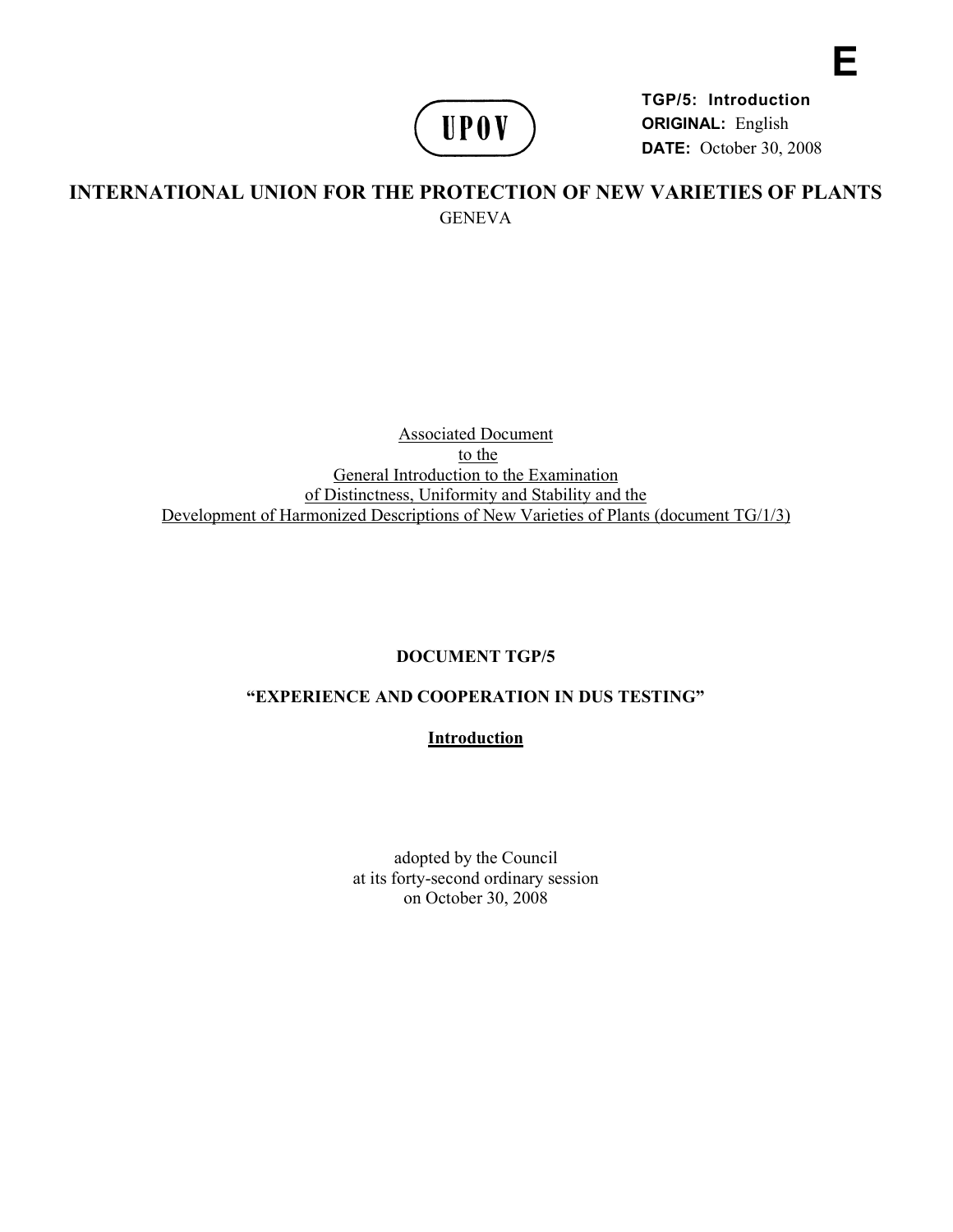### TGP/5: Introduction page 2

#### INTRODUCTION

1. Cooperation with regard to DUS testing is an important benefit of the UPOV system. The UPOV Convention (Article 12 of the 1991 Act) requires that a variety be examined for compliance with the distinctness, uniformity and stability criteria. The 1991 Act then clarifies that, "In the course of the examination, the authority may grow the variety or carry out other necessary tests, cause the growing of the variety or the carrying out of other necessary tests, or take into account the results of growing tests or other trials which have already been carried out". That wording indicates that an authority of a member of the Union may, for example, use one or more of the following arrangements:

*(a) the authority conducts growing trials, or other tests, itself;* 

*(b) the authority arranges for another party / other parties to conduct the growing trials or other tests;* 

In such an arrangement, another party could include, for example, another authority, an independent institute or the breeder.

*(c) the authority takes into account the results of growing trials, or other tests, which have already been carried out.* 

This possibility allows for members of the Union to accept DUS reports on varieties already examined by another member of the Union. Such an approach is encouraged as an important means of minimizing the time for DUS examination and minimizing the cost of DUS examination by reducing duplication.

2. To facilitate cooperation in DUS testing as considered appropriate by members of the Union, UPOV has developed TGP/5 "Experience and Cooperation in DUS Testing", which contains the following sections:

| Section 1         | Model Administrative Agreement for International Cooperation in the<br><b>Testing of Varieties</b>                            |
|-------------------|-------------------------------------------------------------------------------------------------------------------------------|
| Section 2         | UPOV Model Form for the Application for Plant Breeders' Rights                                                                |
| Section 3         | Technical Questionnaire to be Completed in Connection with an<br><b>Application for Plant Breeders' Rights</b>                |
| <i>Section 4</i>  | UPOV Model Form for the Designation of the Sample of the Variety                                                              |
| <i>Section</i> 5  | <b>UPOV</b> Request for Examination Results and<br><b>UPOV</b> Answer to the Request for Examination Results                  |
| Section 6         | <b>UPOV</b> Report on Technical Examination and<br><b>UPOV Variety Description</b>                                            |
| <i>Section</i> 7  | <b>UPOV</b> Interim Report on Technical Examination                                                                           |
| <i>Section 8</i>  | Cooperation in Examination                                                                                                    |
| Section 9         | List of Species in Which Practical Knowledge has Been Acquired or for<br>Which National Test Guidelines Have Been Established |
| Section 10        | <i>Notification of Additional Characteristics</i>                                                                             |
| <i>Section 11</i> | Examples of Policies and Contracts for Material Submitted by the Breeder                                                      |